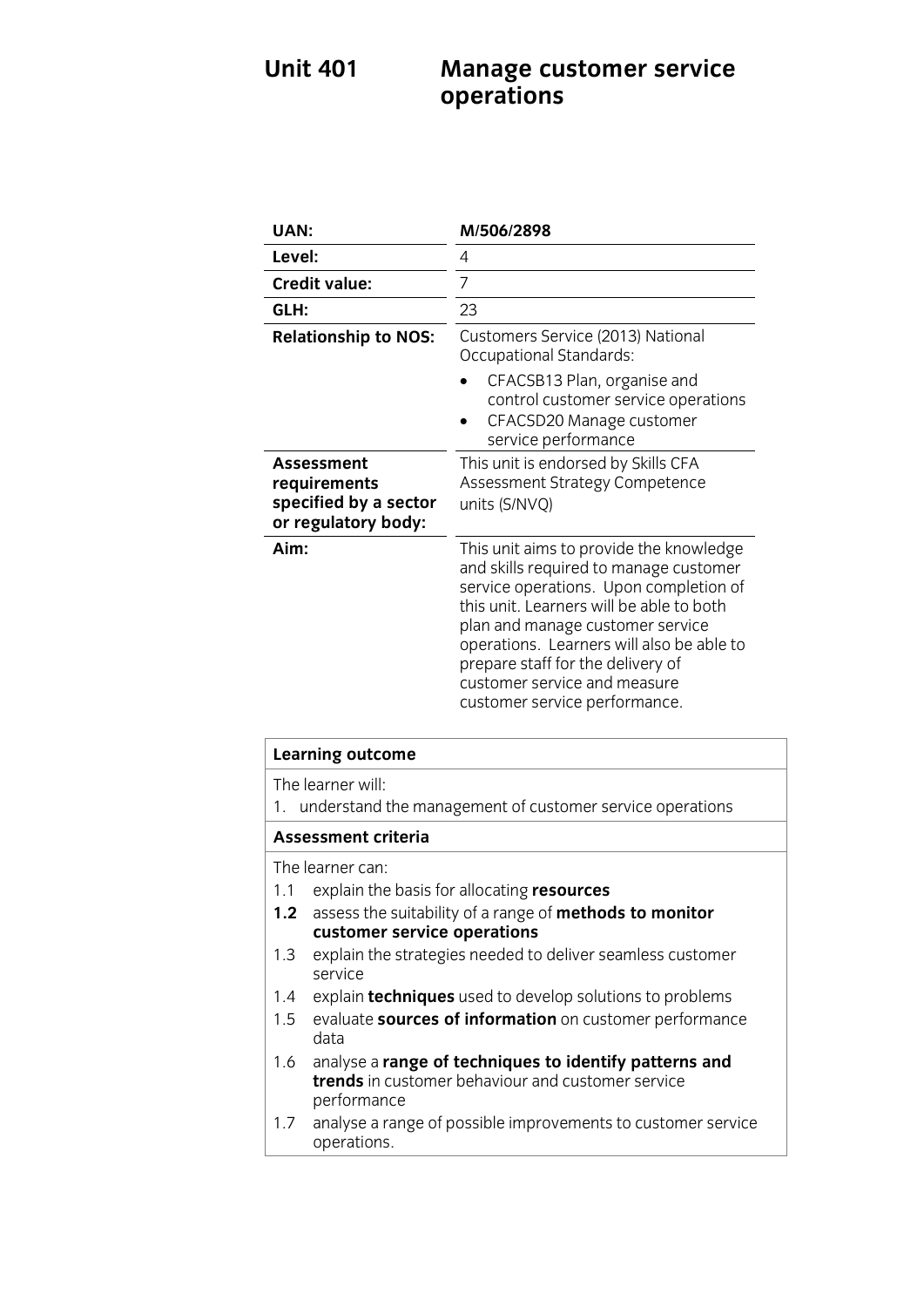# **Assessment guidance**

- finance
	- staff- rotas, schedules, workloads
	- materials

**Methods to monitor customer service operations:**<br>Here the candidate will be required to assess the suitability of at least three methods. **three** methods.

- **Monitoring techniques:**  listening to calls
	- reviewing written communication
	- getting direct feedback from customers
	- use of mystery shoppers
	- direct observation of practice
	- sales figures
	- returns/complaints figures
	- achievement of targets, KPIs etc<br>• staff absences
	- staff absences

**Sources of information:**<br>Here the candidate will evaluate at least **two** sources of information:

- sales figures<br>• sales figures **the candidate figures** 
	- returns/complaints figures<br>• achievement of targets. KP
	- achievement of targets, KPIs etc

## **Range of techniques to identify patterns and trends** eg social techniques

# **Evidence may be supplied**

- •<br>• **questioning**
- professional discussion
- reflective account
- organisational policies and procedures\*
- legislative and regulatory requirements\*<br>• organisational documentation\*
- organisational documentation\*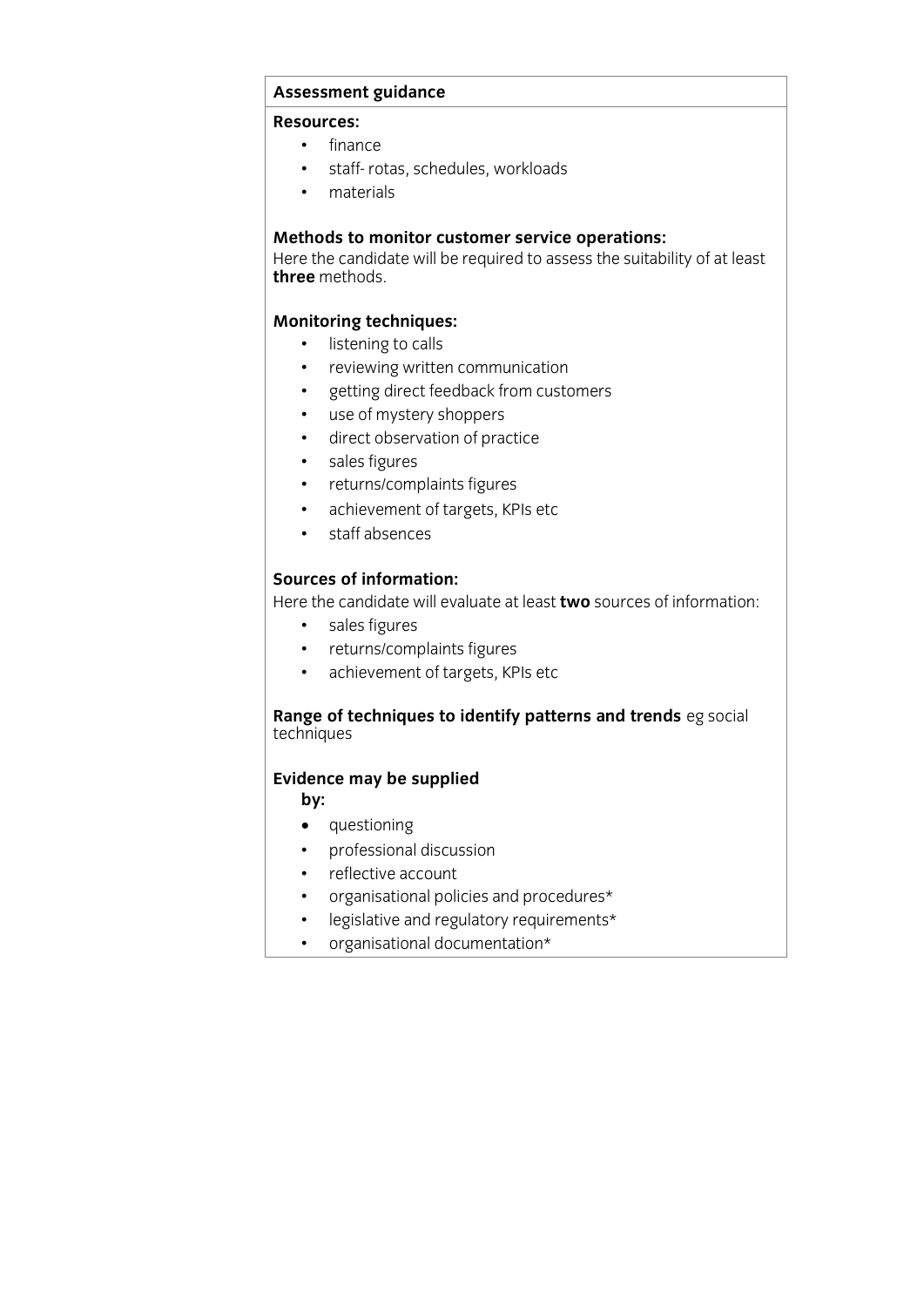The learner will:<br>2. be able to plan customer service operations 2. be able to plan customer service operations

#### **Assessment criteria Assessment criteria**

- The learner can:<br>2.1 define the **service offer** to meet identified customer expectations
- 2.2 develop plans that will enable sustainable and consistent customer service operations to agreed standards
- $2.3$ develop contingencies that address identified risks
- 2.4 specify targets, objectives, key performance indicators (KPIs) and monitoring arrangements
- en monitoring and arrangements are the contract of the contract of the contract of the contract of the contract of the contract of the contract of the contract of the contract of the contract of the contract of the contrac  $2.5$  communicate objectives,  $\frac{1}{2}$  computed and procedures to  $\frac{1}{2}$ staff.

# **Assessment guidance**

A service offer defines the extent and limits of the customer service that an organisation is offering. (ICS glossary of terms).

The service offer will detail what the organisation will do for the customer eg deliver in 24 hours, that complaints will be responded to within 48 hours, outlines the returns policy. with 48 hours, outlines the returns policy.

## **Evidence may be supplied**

**by:**

- witness testimony<br>• observation
- observation
- questioning
- professional discussion
- reflective account
- customer feedback\*
- customer records\*
- report on managing customer service operations
- organisational policies and procedures\*<br>• legislative and regulatory requirements
- legislative and regulatory requirements<br>• organisational documentation\*
- organisational documentation\*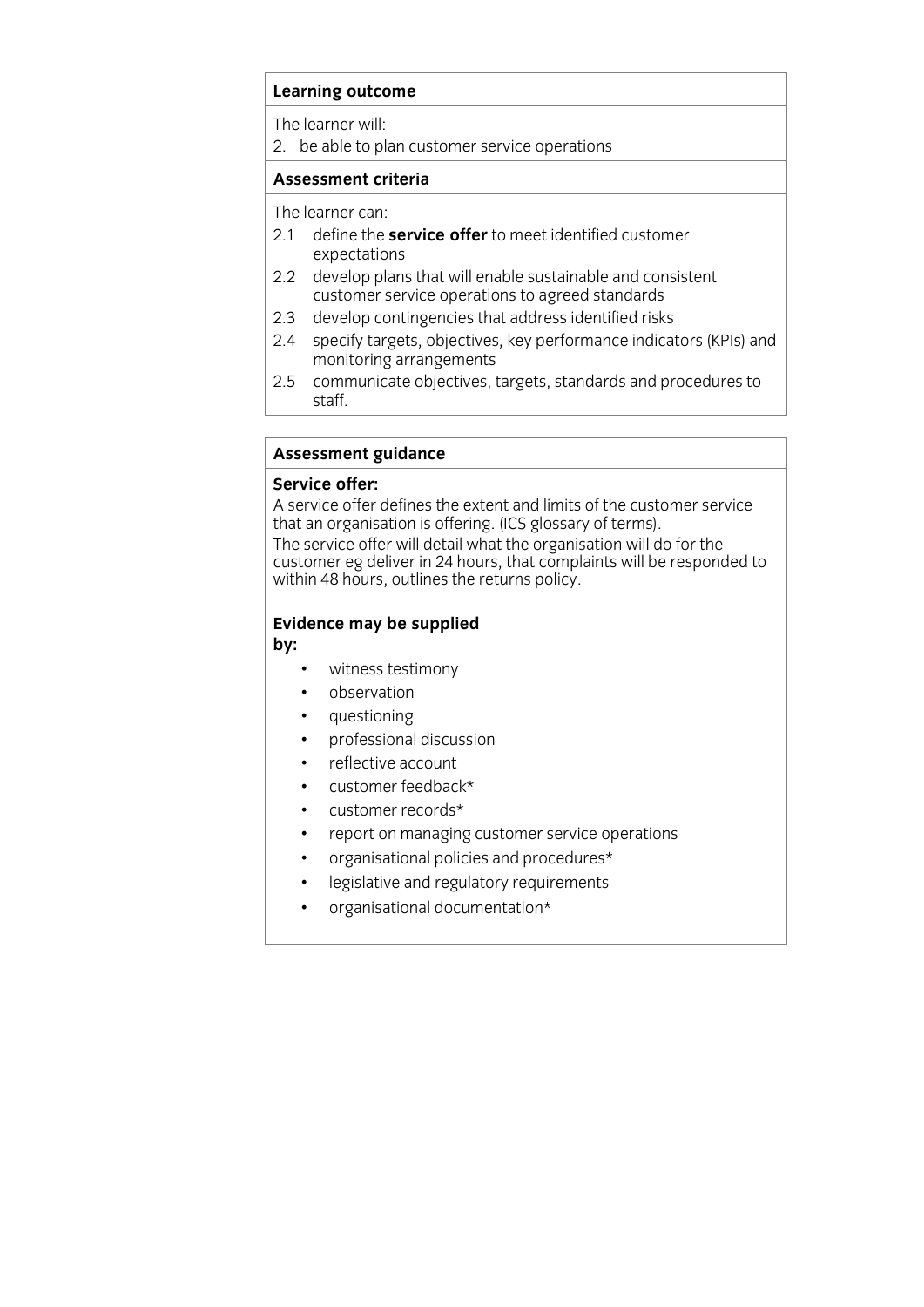The learner will:<br>3. be able to manage customer service operations 3. be able to manage customer service operations

#### **Assessment criteria Assessment criteria**

The learner can:

- 3.1 allocate resources according to agreed priorities
- 3.2 keep staff informed of developments in the **customer service** 3.2 keep staff informed of developments in the **customer service**
- 3.3 keep staff informed of developments in best practice for the delivery of customer service
- 3.4 maintain positive working relationships amongst staff
- 3.5 carry out monitoring activities in accordance with plans
- 3.6 manage deviations from expected performance and service failures in accordance with contingency plans
- 3.7 use feedback from staff and customers to make improvements
- 3.8 take action within the limits of their responsibility to make improvements to customer service performance. improvements to customer service performance.

### **Assessment guidance**

#### **Resources:**

- finance
	- staff- rotas, schedules, workloads
	- materials

### **Customer service offer:**

The customer service offer will detail what the organisation will do for the customer eg deliver in 24 hours, that complaints will be responded the customer eguidation in 24 hours, that complaints will be responsed.<br>to within 48 hours, outlines the returns policy.  $\sum_{i=1}^n$  to within  $\sum_{i=1}^n$  hours, outlines the returns policy.

# **Evidence may be supplied**

- **by:**  witness testimony
- observation
- questioning
- professional discussion
- reflective account
- customer feedback\*
- customer records\*
- report on managing customer service operations
- organisational policies and procedures\*<br>• legislative and regulatory requirements\*
- legislative and regulatory requirements\*
- organisational documentation\*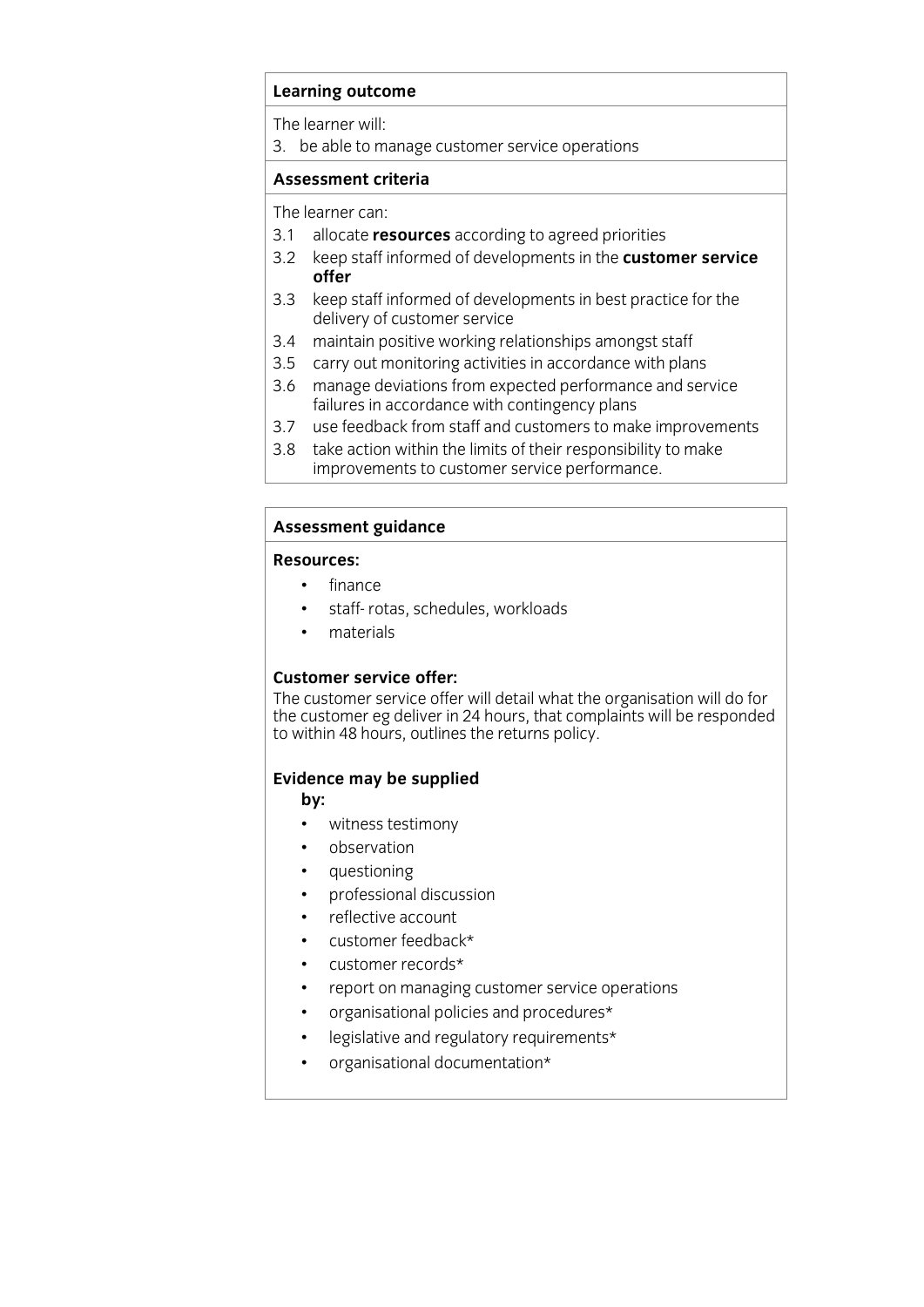The learner will:

 $\overline{1}$  he able to pro  $\frac{1}{\sqrt{2}}$ . because the delivery of customer services of customer services of customer services of customer services of customer services of customer services of customer services of customer services of customer servic

## **Assessment criteria**

- The learner can:<br>4.1 confirm that **staff understand** the vision, objectives, roles, plans, standards and procedures to deliver customer service
- 4.2 provide training and support that will enable staff to deliver customer service to the required standards
- 4.3 communicate to staff their roles, responsibilities and work plans  $\frac{1}{2}$  in line with delivery plans in line with delivery plans.

**Assessment guidance**<br>The candidate must ensure they confirm that **staff understand** all of The candidate must ensure they confirm that **staff understand** all of the following:

- vision<br>• object
- objectives<br>• roles
- roles
- plans
- standards<br>• procedure
- procedures

### j **Evidence may be supplied**

**by:**

- witness testimony
- observation
- questioning<br>• professional
- professional discussion
- reflective account
- customer feedback\*
- customer records\*
- report on managing customer service operations<br>• organisational policies and procedures\*
- organisational policies and procedures\*<br>• legislative and regulatory requirements\*
- legislative and regulatory requirements\*<br>• organisational documentation\*
- organisational documentation\*